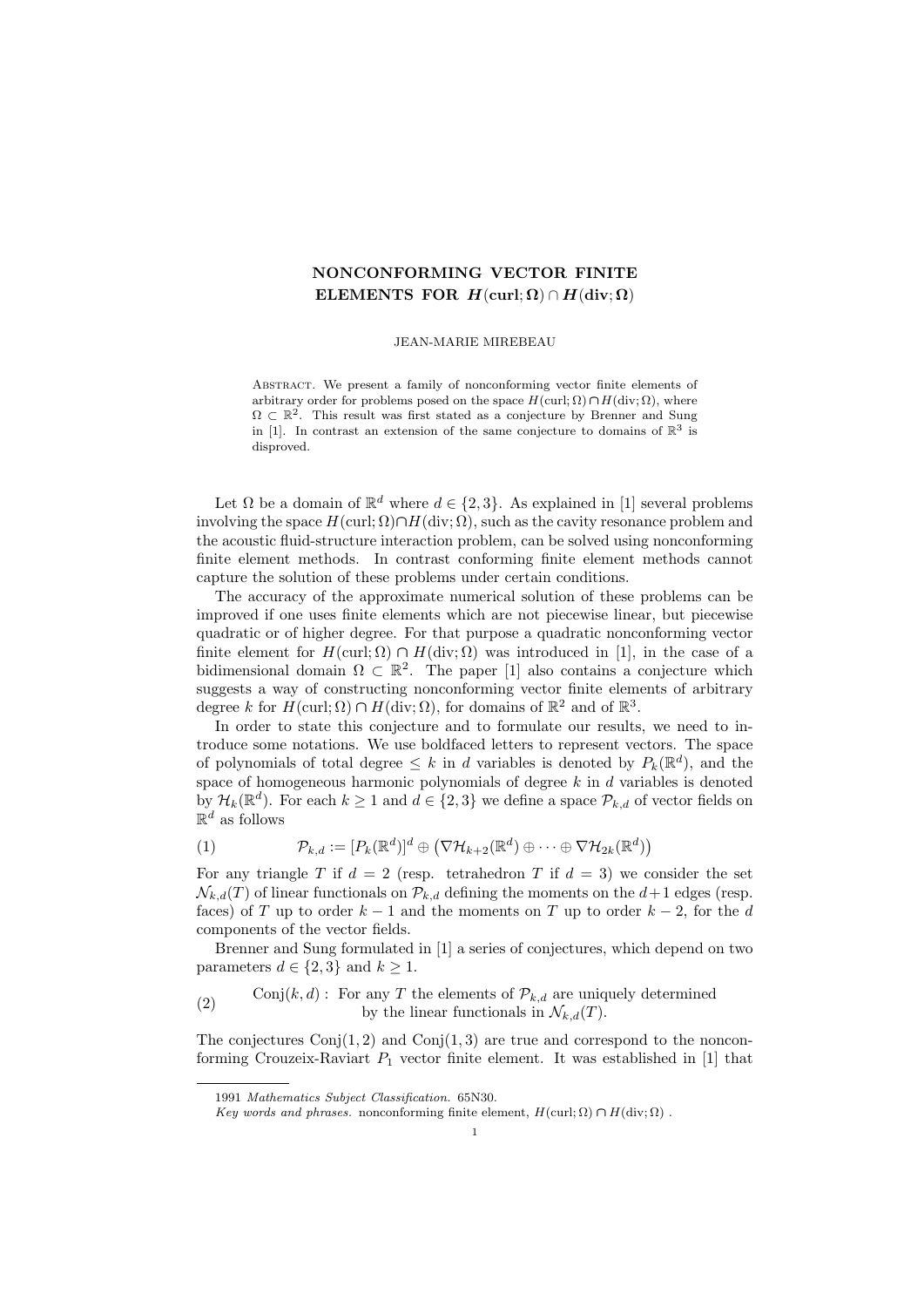### 2 JEAN-MARIE MIREBEAU

 $Conj(2, 2)$  is true, thus defining piecewise quadratic nonconforming vector finite elements in two space dimensions.

The purpose of this paper is to establish the following result :

**Theorem.** For any  $k \geq 3$  the conjecture Conj(k, 2) holds. In contrast the conjecture Conj $(2, 3)$  does not hold.

Our result therefore validates the construction of bi-dimensional vector finite elements of arbitrary degree proposed in [1]. On the contrary the three-dimensional quadratic vector finite element is invalid. Our result does not completely close the conjecture as the cases of three-dimensional vector finite elements of cubic or higher degree remain unsolved.

It was established in [1] that for all  $d \in \{2,3\}$ , all  $k \ge 1$  and all T, one has

$$
\dim \mathcal{P}_{k,d} = \# \mathcal{N}_{k,d}(T).
$$

Hence the conjecture  $Conj(k, d)$  is equivalent to the following property :

(3) For all 
$$
T
$$
 and all  $\mathbf{v} \in \mathcal{P}_{k,d}$ ,  
if  $(l(\mathbf{v}) = 0$  for all  $l \in \mathcal{N}_{k,d}(T)$ ) then  $\mathbf{v} = 0$ .

In the first section of this paper we establish this property in the bi-dimensional case  $d = 2$  and for an arbitrary  $k \ge 1$ , while the second section gives a counter example in the three-dimensional case  $d = 3$  and  $k = 2$ .

## 1. Proof of the bi-dimensional result

In this section the integer  $k \geq 1$  is arbitrary but fixed. If  $\mathbf{v} = (v_1, v_2) \in \mathcal{P}_{k,2}$  we remark that

$$
\nabla \times \mathbf{v} = \frac{\partial v_2}{\partial x_1} - \frac{\partial v_1}{\partial x_2} \in P_{k-1}(\mathbb{R}^2) \text{ and } \nabla \cdot \mathbf{v} = \frac{\partial v_1}{\partial x_1} + \frac{\partial v_2}{\partial x_2} \in P_{k-1}(\mathbb{R}^2).
$$

Our first lemma extends to degree  $k$  an argument used in the initial paper [1].

**Lemma.** Let  $v \in \mathcal{P}_{k,2}$ . Let T be a triangle and let us assume that  $l(v) = 0$  for all  $l \in \mathcal{N}_{k,2}(T)$ . Then

$$
\nabla \cdot \mathbf{v} = \nabla \times \mathbf{v} = 0.
$$

*Proof.* We first notice that  $\nabla \cdot \mathbf{v}$  and  $\nabla \times \mathbf{v}$  are polynomials of degree  $k-1$ , and that the components of  $\nabla \times (\nabla \times v)$  and of  $\nabla(\nabla \cdot v)$  are polynomials of degree  $k-2$ . In view of Green's theorem and the vanishing moments of  $v$ , we have

$$
\int_T (\nabla \times \mathbf{v})(\nabla \times \mathbf{v}) dx = \int_{\partial T} (\mathbf{n} \times \mathbf{v})(\nabla \times \mathbf{v}) ds + \int_T \mathbf{v} \cdot \nabla \times (\nabla \times \mathbf{v}) dx = 0
$$

where  $n$  is the outer unit normal along  $\partial T$ . Similarly, we have

$$
\int_{T} (\nabla \cdot \mathbf{v})(\nabla \cdot \mathbf{v}) dx = \int_{\partial T} (\mathbf{n} \cdot \mathbf{v})(\nabla \cdot \mathbf{v}) ds - \int_{T} \mathbf{v} \cdot \nabla (\nabla \cdot \mathbf{v}) dx = 0.
$$
\nThe results follow.

We now rephrase the conjecture (2) in terms of complex functions, and for that purpose we introduce some definitions.

**Definition.** For any pair  $\mathbf{v} = (v_1, v_2)$  of real valued functions we define a complex valued function  $P_v$  as follows

$$
P_{\bm{v}}(x+iy) := v_1(x,y) - i v_2(x,y) \text{ for all } (x,y) \in \mathbb{R}^2.
$$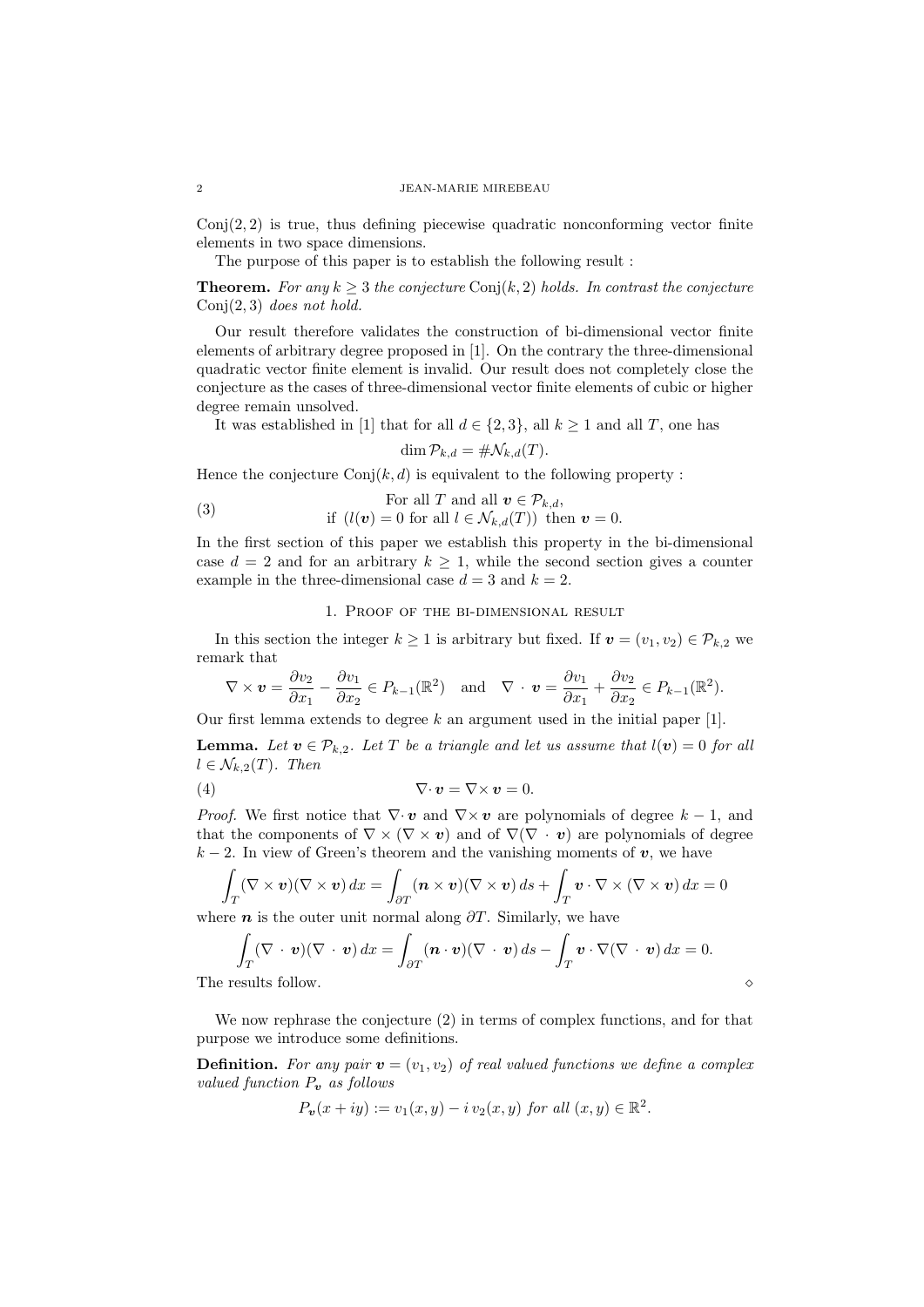We now notice that the equations  $\nabla \cdot \mathbf{v} = \nabla \times \mathbf{v} = 0$  are equivalent to the Cauchy-Riemann equations of  $P_v$ , namely

$$
\frac{\partial \Re(P_v)}{\partial x} = \frac{\partial \Im(P_v)}{\partial y} \text{ and } \frac{\partial \Re(P_v)}{\partial y} = -\frac{\partial \Im(P_v)}{\partial x}
$$

where  $\Re: \mathbb{C} \to \mathbb{R}$  and  $\Im: \mathbb{C} \to \mathbb{R}$  respectively refer to the real and imaginary part. These equations characterize holomorphic functions. Let us introduce for all  $m \geq 1$ the space  $\mathbb{C}_m$  of polynomials in the complex variable  $z = x + iy$  and of degree less or equal to m

$$
\mathbb{C}_m := \left\{ P = \sum_{r=0}^m a_r z^r ; (a_0, \dots, a_r) \in \mathbb{C}^m \right\}.
$$

If  $v \in \mathcal{P}_{k,2}$  satisfies  $l(v) = 0$  for all  $l \in \mathcal{N}_{k,2}$ , then  $P_v$  satisfies the Cauchy-Riemann equations according to (4), and therefore  $P_v \in \mathbb{C}_{2k-1}$ .

**Definition.** For any continuous function  $P: C \to C$  and any  $z_1, z_2 \in C$  we define

(5) 
$$
I_{z_1,z_2}(P) = \int_{t=0}^1 P(z_1 + t(z_2 - z_1))(z_2 - z_1)dt = \int_S P(z)dz
$$

where  $S \subset \mathbb{C}$  is the oriented segment from  $z_1$  to  $z_2$ .

Let S be an edge of a triangle T with endpoints  $(x_1, y_1)$  and  $(x_2, y_2)$  and let  $z_1 = x_1 + iy_1$  and  $z_2 = x_2 + iy_2$  be their complex coordinates. Let  $\mathbf{v} = (v_1, v_2) \in \mathcal{P}_{k,2}$ be such that  $l(\boldsymbol{v}) = 0$  for all  $l \in \mathcal{N}_{k,2}(T)$ , and let  $Q(x + iy) := R_1(x, y) + iR_2(x, y)$ where  $R_1, R_2 \in P_{k-1}(\mathbb{R}^2)$  are arbitrary. Since v has vanishing moments up to order  $k-1$  on the edges of T we have

(6) 
$$
I_{z_1,z_2}(P_vQ) = (z_2 - z_1) \int_{t=0}^1 ((v_1R_1 + v_2R_2) + i(v_1R_2 - v_2R_1))(x(t), y(t))dt = 0,
$$

Where we used the notations  $x(t) := x_1 + t(x_2 - x_1)$  and  $y(t) := y_1 + t(y_2 - y_1)$ . We now define a bilinear function which is related to our conjecture.

**Definition.** For all  $Z = (z_1, z_2, z_3) \in \mathbb{C}^3$  we define a bilinear form  $q_Z : \mathbb{C}_{2k-1} \times$  $(C_{k-1} \times C_{k-1}) \rightarrow C$  as follows

$$
q_Z(P, (Q_1, Q_2)) := I_{z_1, z_2}(PQ_1) + I_{z_1, z_3}(PQ_2).
$$

Let T be a triangle and let  $z_1 = x_1 + iy_1$ ,  $z_2 = x_2 + iy_2$  and  $z_3 = x_3 + iy_3$  be the complex coordinates of the vertices of T. If  $v \in \mathcal{P}_{k,2}$  is such that  $l(v) = 0$  for all  $l \in \mathcal{N}_{k,2}(T)$  then  $P_v \in \mathbb{C}_{2k-1}$  as previously noticed. Furthermore, specializing (6) to polynomials  $Q \in \mathbb{C}_{k-1}$  we obtain

(7) 
$$
q_Z(P_v, (Q_1, Q_2)) = 0 \text{ for all } (Q_1, Q_2) \in \mathbb{C}_{k-1} \times \mathbb{C}_{k-1}.
$$

The purpose of the rest of this section is to show that the bilinear form  $q_Z$  is nondegenerate. It then follows from (7) that  $P_v = 0$  and therefore that  $v = 0$ which concludes the proof of the conjecture  $Conj(k, 2)$ .

We denote by  $B := (1, z, \dots, z^{2k-1})$  the canonical basis of  $\mathbb{C}_{2k-1}$ , and by  $B^* :=$  $((1,0),(z,0)\cdots,(z^{k-1},0), (0,1),\cdots,(0,z^{k-1}))$  the canonical basis of  $\mathbb{C}_{k-1}\times C_{k-1}$ . We denote by  $M(Z)$ , or  $M(z_1, z_2, z_3)$ , the matrix of  $q_Z$  in the basis B and  $B^*$ . Hence for all  $1 \leq i \leq 2k$  and all  $1 \leq j \leq k$  we have

$$
M(Z)_{i,j} = I_{z_1, z_2}(z^{i-1}z^{j-1}) \text{ and } M(Z)_{i,j+k} = I_{z_1, z_3}(z^{i-1}z^{j-1})
$$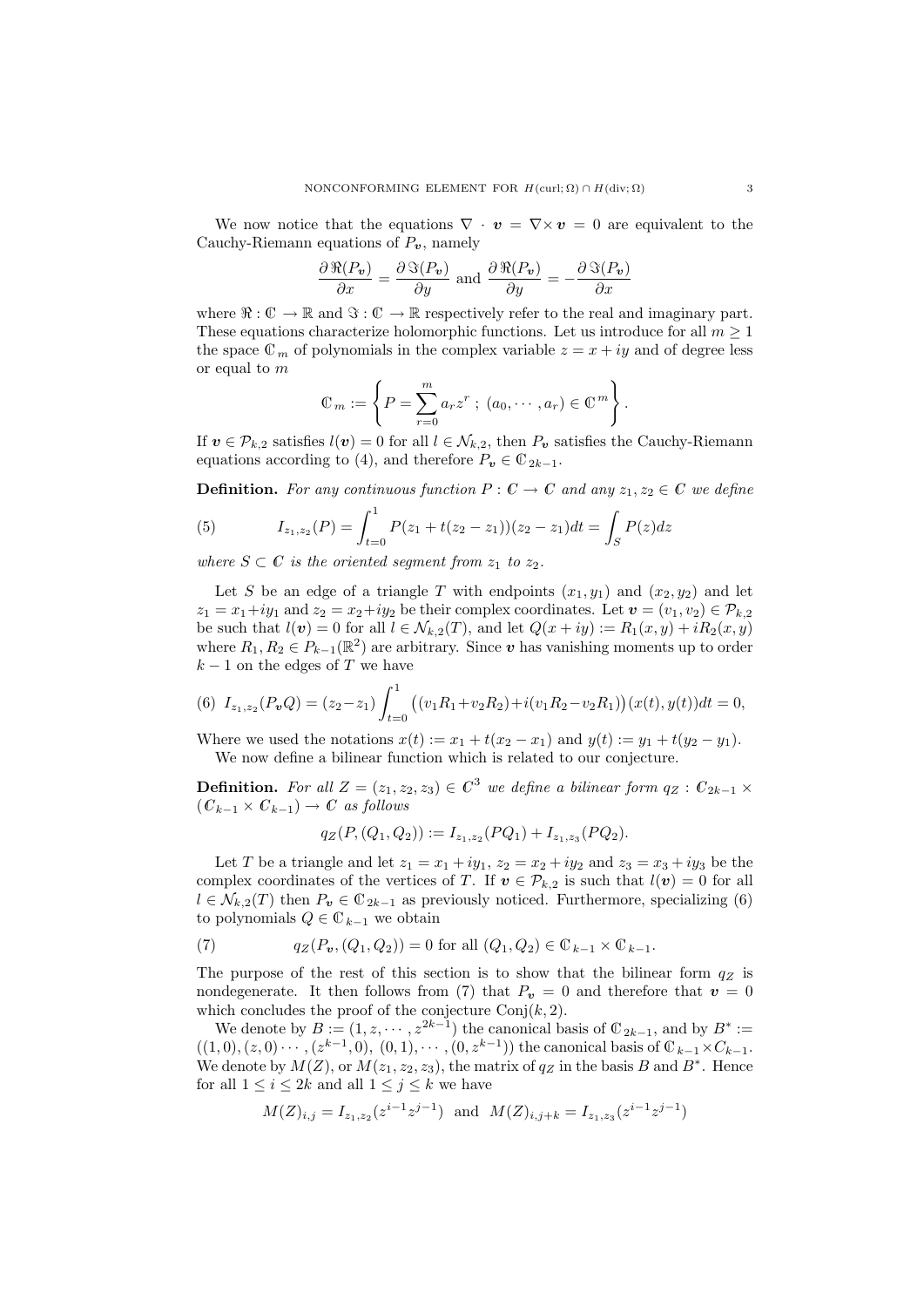It follows that

(8) 
$$
M(Z)_{i,j} = \frac{z_2^{i+j-1} - z_1^{i+j-1}}{i+j-1}
$$
 and 
$$
M(Z)_{i,j+k} = \frac{z_3^{i+j-1} - z_1^{i+j-1}}{i+j-1}.
$$

For example if  $k = 2$  we have

(9) 
$$
M(Z) = \begin{pmatrix} z_2 - z_1 & \frac{z_2^2 - z_1^2}{2} & z_3 - z_1 & \frac{z_3^2 - z_1^2}{2} \\ \frac{z_2^2 - z_1^2}{2} & \frac{z_2^3 - z_1^3}{2} & \frac{z_3^2 - z_1^2}{2} & \frac{z_3^3 - z_1^3}{2} \\ \frac{z_2^3 - z_1^3}{2} & \frac{z_2^4 - z_1^4}{2} & \frac{z_3^3 - z_1^3}{2} & \frac{z_3^4 - z_1^4}{2} \\ \frac{z_2^4 - z_1^4}{4} & \frac{z_2^5 - z_1^5}{5} & \frac{z_3^4 - z_1^4}{4} & \frac{z_3^5 - z_1^5}{5} \end{pmatrix}
$$

Our next proposition gives an explicit expression of det  $M(Z)$ , therefore showing that  $q_Z$  is non-degenerate. In the following Z always refers to the triplet of complex variables  $Z = (z_1, z_2, z_3)$ .

# Proposition. One has

$$
\det M(Z) = \alpha (z_1 - z_2)^{k^2} (z_2 - z_3)^{k^2} (z_3 - z_1)^{k^2}
$$

where  $\alpha = \frac{\left(\prod_{0 \leq i \leq k-1} i!\right)^5}{\prod_{i \geq k} i!}$  $\frac{\prod_{0 \leq i \leq k-1}^{(1)}(z_{k+i})!}{\prod_{0 \leq i \leq k-1}^{(2k+i)!}} > 0$ . Therefore q<sub>Z</sub> is non-degenrate whenever  $z_1$ ,  $z_2$  and z<sup>3</sup> are pairwise distinct.

*Proof.* We denote by S the collection of all permutations  $\sigma$  of the set  $\{1, \dots, 2k\}$ , and by  $\varepsilon(\sigma)$  be the algebraic signature of such a permutation. We recall that

(10) 
$$
\det M(Z) := \sum_{\sigma \in \mathbb{S}} \varepsilon(\sigma) \prod_{j=1}^{2k} M(Z)_{\sigma(j),j}.
$$

For any permutation  $\sigma \in \mathbb{S}$  one has

$$
\sum_{j=1}^{k} (j + \sigma(j) - 1) + \sum_{j=1}^{k} (j + \sigma(k + j) - 1) = 3k^{2}.
$$

It follows from (8) that  $\det M(Z)$  is a homogeneous polynomial in the variables  $z_1, z_2, z_3$  and of degree  $3k^2$ . We also note for future use that

(11) 
$$
\sum_{j=1}^{k} (j + \sigma(j) - 1) \ge k^2
$$

with equality if and only if  $\sigma$  leaves invariant the sets  $\{1, \dots, k\}$  and  $\{k+1, \dots, 2k\}$ . For any  $c \in \mathbb{C}$  we define two  $2k \times 2k$  triangular matrices  $P(c)$  and  $P^*(c)$  associated with the following changes of basis on  $\mathbb{C}_{2k-1}$  and  $\mathbb{C}_{k-1}$  respectively

$$
P(c)B = (1, z + c, \cdots, (z + c)^{2k-1})
$$
  

$$
P^*(c)B^* = (1, 0), \cdots, ((z + c)^{k-1}, 0), (0, 1), \cdots, (0, (z + c)^{k-1}))
$$

One easily sees that the matrices  $P(c)$  and  $P^*(c)$  are lower-triangular and have ones on the diagonal, hence det  $P(c) = \det P^*(c) = 1$ .

Since

$$
I_{z_1+c, z_2+c}(z^iz^j) = I_{z_1, z_2}((z+c)^i(z+c)^j)
$$

we obtain

$$
M(z_1 + c, z_2 + c, z_3 + c) = P(c)^{\mathrm{T}} M(Z) P^*(c).
$$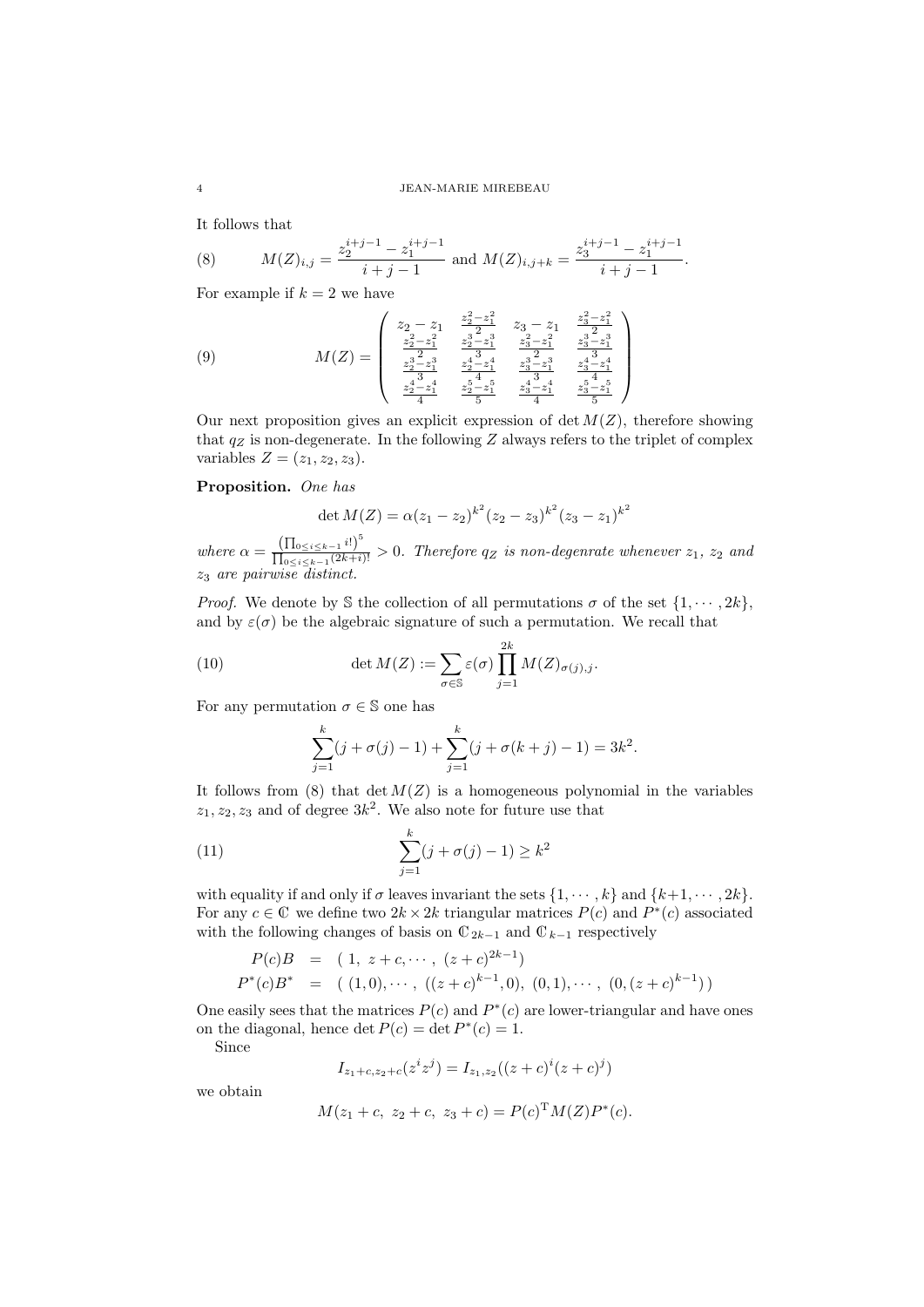Recalling that det  $P(c) = \det P^*(c) = 1$  and choosing  $c = -z_1$  we obtain

$$
\det M(0, z_2 - z_1, z_3 - z_1) = \det M(Z)
$$

For example if  $k = 2$ ,

$$
M(0, z_2 - z_1, z_3 - z_1) = \begin{pmatrix} z_2 - z_1 & \frac{(z_2 - z_1)^2}{2} & z_3 - z_1 & \frac{(z_3 - z_1)^2}{2} \\ \frac{(z_2 - z_1)^2}{2} & \frac{(z_2 - z_1)^3}{3} & \frac{(z_3 - z_1)^2}{2} & \frac{(z_3 - z_1)^3}{3} \\ \frac{(z_2 - z_1)^3}{3} & \frac{(z_2 - z_1)^4}{4} & \frac{(z_3 - z_1)^3}{3} & \frac{(z_3 - z_1)^4}{3} \\ \frac{(z_2 - z_1)^4}{4} & \frac{(z_2 - z_1)^5}{5} & \frac{(z_3 - z_1)^4}{4} & \frac{(z_3 - z_1)^5}{5} \end{pmatrix}
$$

It follows from (10) and (11) that the polynomial det  $M(Z)$  is a multiple of ( $z_2$  −  $(z_1)^{k^2}$ . Similarly, det  $M(Z)$  is a multiple of  $(z_3 - z_1)^{k^2}$ .

Substracting column  $k + i$  from column i, for all  $1 \leq i \leq k$ , we find that

$$
\det M(z_3, z_2, z_1) = (-1)^k \det M(Z)
$$

and therefore  $\det M(Z)$  is also a multiple of  $(z_3 - z_2)^{k^2}$ . Since  $\det M(Z)$  is a polynomial of degree  $3k^2$  in the complex variables  $z_1, z_2, z_3$ , and since  $(z_1 - z_2)^{k^2}$ ,  $(z_2 - z_3)^{k^2}$  and  $(z_3 - z_1)^{k^2}$  have no common factors, there exists a constant  $\alpha \in \mathbb{C}$ such that

$$
\det M(Z) = \alpha (z_1 - z_2)^{k^2} (z_2 - z_3)^{k^2} (z_3 - z_1)^{k^2}.
$$

In order to compute the constant  $\alpha$ , and to show that  $\alpha \neq 0$ , we remark that it is the coefficient of  $z^{k^2}$  in the polynomial det  $M(0, z, 1) = \alpha(-z)^{k^2}(z-1)^{k^2}$ . If  $k = 2$ this matrix has the following form

$$
M(0, z, 1) = \begin{pmatrix} z & \frac{z^2}{2} & 1 & \frac{1}{2} \\ \frac{z^2}{2} & \frac{z^3}{3} & \frac{1}{2} & \frac{1}{3} \\ \frac{z^3}{3} & \frac{z^4}{4} & \frac{1}{3} & \frac{1}{4} \\ \frac{z^4}{4} & \frac{z^5}{5} & \frac{1}{4} & \frac{1}{5} \end{pmatrix}
$$

The contribution of a permutation  $\sigma \in \mathbb{S}$  to det  $M(0, z, 1)$  is a monomial which has degree  $k^2$  if and only if (11) is an equality. Denoting by  $\mathbb{S}^*$  the collection of permutations of the set  $\{1, \dots, k\}$ , we obtain that det  $M(0, z, 1)$  equals

$$
\left(\sum_{\sigma_1 \in \mathbb{S}^*} \varepsilon(\sigma_1) \prod_{j=1}^k M(0, z, 1)_{j, \sigma_1(j)} \right) \left(\sum_{\sigma_2 \in \mathbb{S}^*} \varepsilon(\sigma_2) \prod_{j=1}^k M(0, z, 1)_{j+k, \sigma_2(j)+k} \right) + \mathcal{O}(z^{k^2+1}).
$$

Hence using (8)

$$
\det M(0, z, 1) = z^{k^2} \det \left( \frac{1}{i+j-1} \right)_{1 \le i,j \le k} \det \left( \frac{1}{i+j+k-1} \right)_{1 \le i,j \le k} + \mathcal{O}(z^{k^2+1})
$$

This expression gives the value of  $\alpha$  as the product of two Cauchy determinants, which can be computed using the formula, established in [2] §I.1.3,

$$
\det\left(\frac{1}{a_i + b_j}\right)_{1 \le i,j \le k} = \frac{\prod_{1 \le i < j \le k} (a_i - a_j) \prod_{1 \le i < j \le k} (b_i - b_j)}{\prod_{1 \le i,j \le k} (a_i + b_j)}
$$

This concludes the computation of det  $M(Z)$ .

.